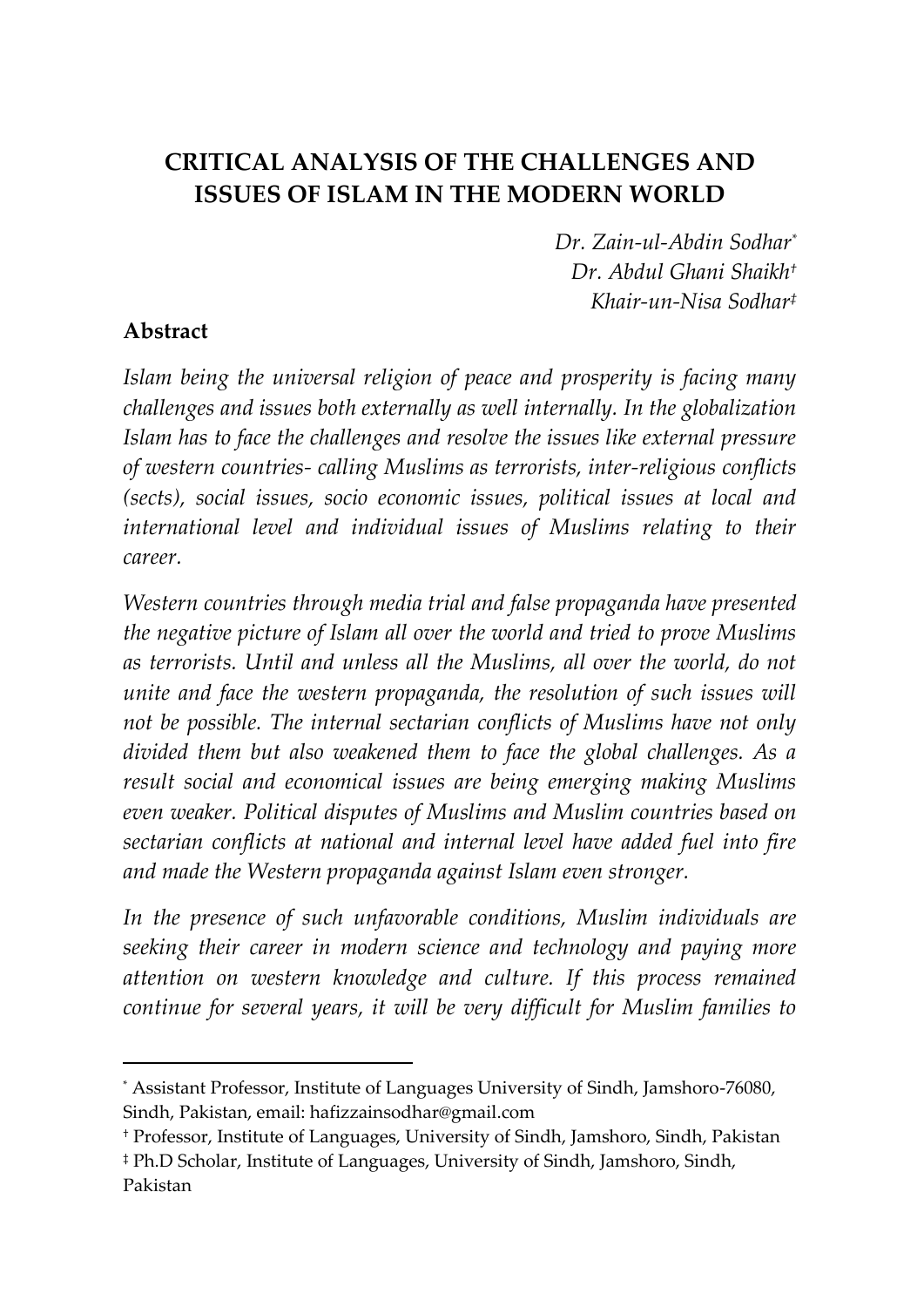*survive and face the challenges and issues of Islam and Muslim especially living in western countries or even Muslim countries where one Muslim kills another Muslim due to sectarian conflict. The Muslims scholars and intellectuals should have to realize the internal threats to Islam in the shape of sectarian conflicts and take some measure and initiates to unite the Muslims before it is too late. The survival, growth and development of Muslims is not possible without making Muslims united.*

**Keywords:** *Islam, Modern World, Challenges, Issues.*

## **Introduction**

Islam, being the religion of peace and complete code of life, is facing many challenges and issues all over the world. After nine eleven incident Islam is being openly criticized directly or indirectly from all corners of the world especially European countries has called the Muslims as terrorists. The wave of tension between Christian and Muslims is not a recent issue. It is as old as Islam. In this regard Schantz (1993) affirms that "there have been tensions between Christians and Muslims since Islam emerged on the world scene 1400 years ago" (p. 443). However, challenges confronted to Islam from outside world (non-Muslims) can be justified by saying hostile attitude of the enemies of Islam but the issues within Islam (sectarian conflicts) has created real tension for Muslims round the world. On one side the image of Muslims is declining on international level and on other side social and economical issues are emerging making the condition of Muslims even more miserable.

The world is becoming a global village and moving towards secularism under the influence of science and technology. The growth and development has become very difficult without science and technology. People all over the world are shifting to science and technology. Even some Muslim countries have adapted secularism and some other countries are thinking about it for the economic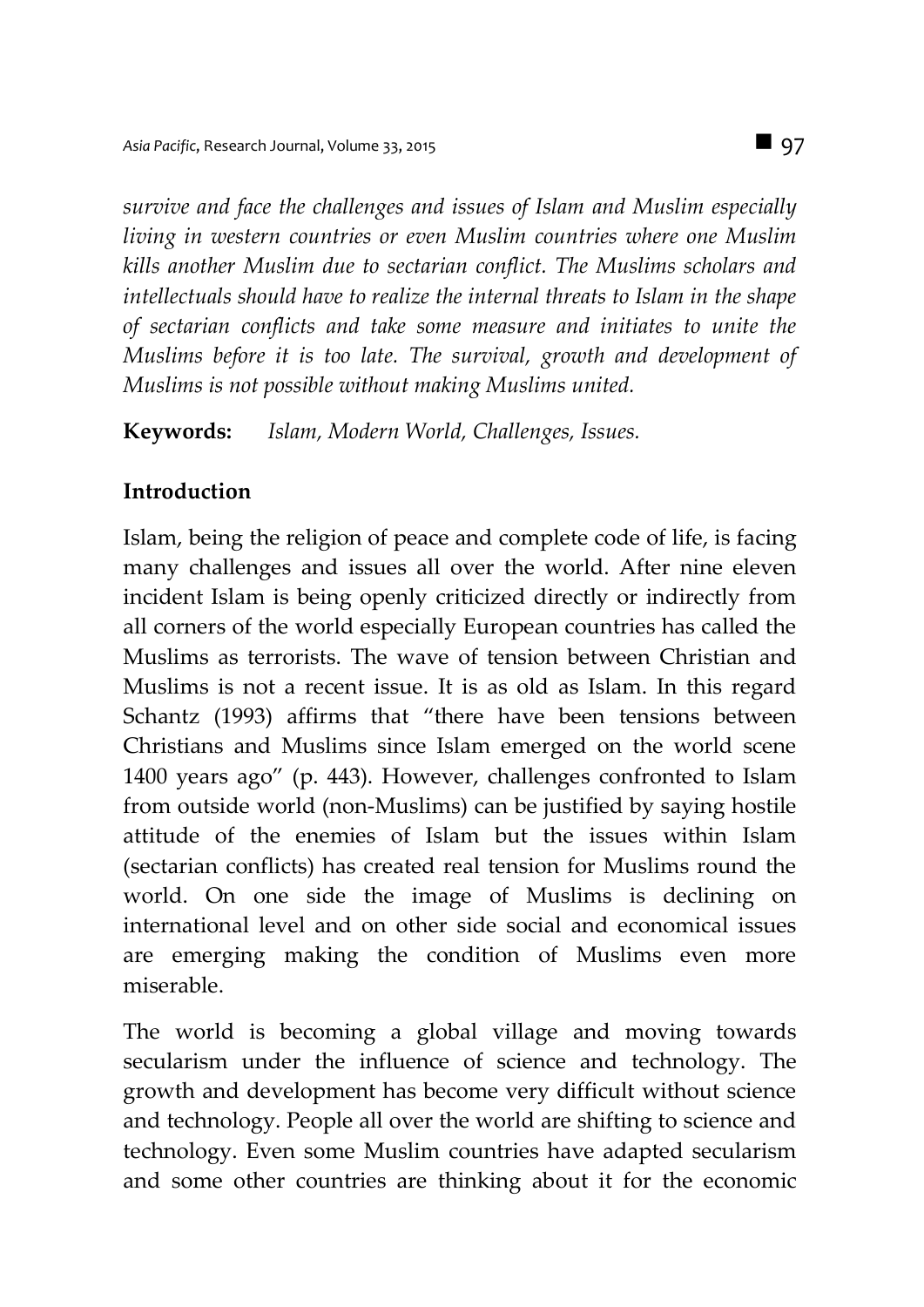growth and development. Watson (1997) describes that "the Muslim communities with an emphasis on the secular ideology of politics, such as Turkey and Egypt, the general welfare is slightly better" (p. 2). He further adds that "the majority of Muslims live under governments with a qualified acceptance of a secular ideology" (p.2).

The Muslims countries following the western economic models, following European ideology and imparting education on the pattern of western world are making progress comparatively faster than other Muslim countries. The countries like Malaysia, Saudi Arabia, Indonesia, Philippines, Thailand and Brunei etc following the western ideology are not only appreciated but also supported by western countries in different areas of growth and development. As a result they are in the race of growth and development. The living standard of people of these countries is also comparatively better than other Muslim countries.

On the contrary, the Islamic countries like Iran, Yemen, Iraq and Libya etc that do not follow western ideology are criticized harshly. They are neither appreciated nor supported at any level. Many Muslim countries are even sanctioned for their Islamic ideology. They are considered terrorists and are targeted on international level not only by European countries but the countries favoring secular ideology also oppose them. Such countries following Islamic ideology are by whom economically and politically poor and backward on international grounds.

In such circumstance, where Islamic countries are divided, more possibly due to sectarian difference, the growth and development of Muslims is not possible. Khatimi (1997) suggests that "Islamic countries 'should' undertake a comprehensive, precise, and scientific assessment and evaluation of their capabilities and capacities, and help create through utilization of their respective comparative advantages a ring of interconnected links of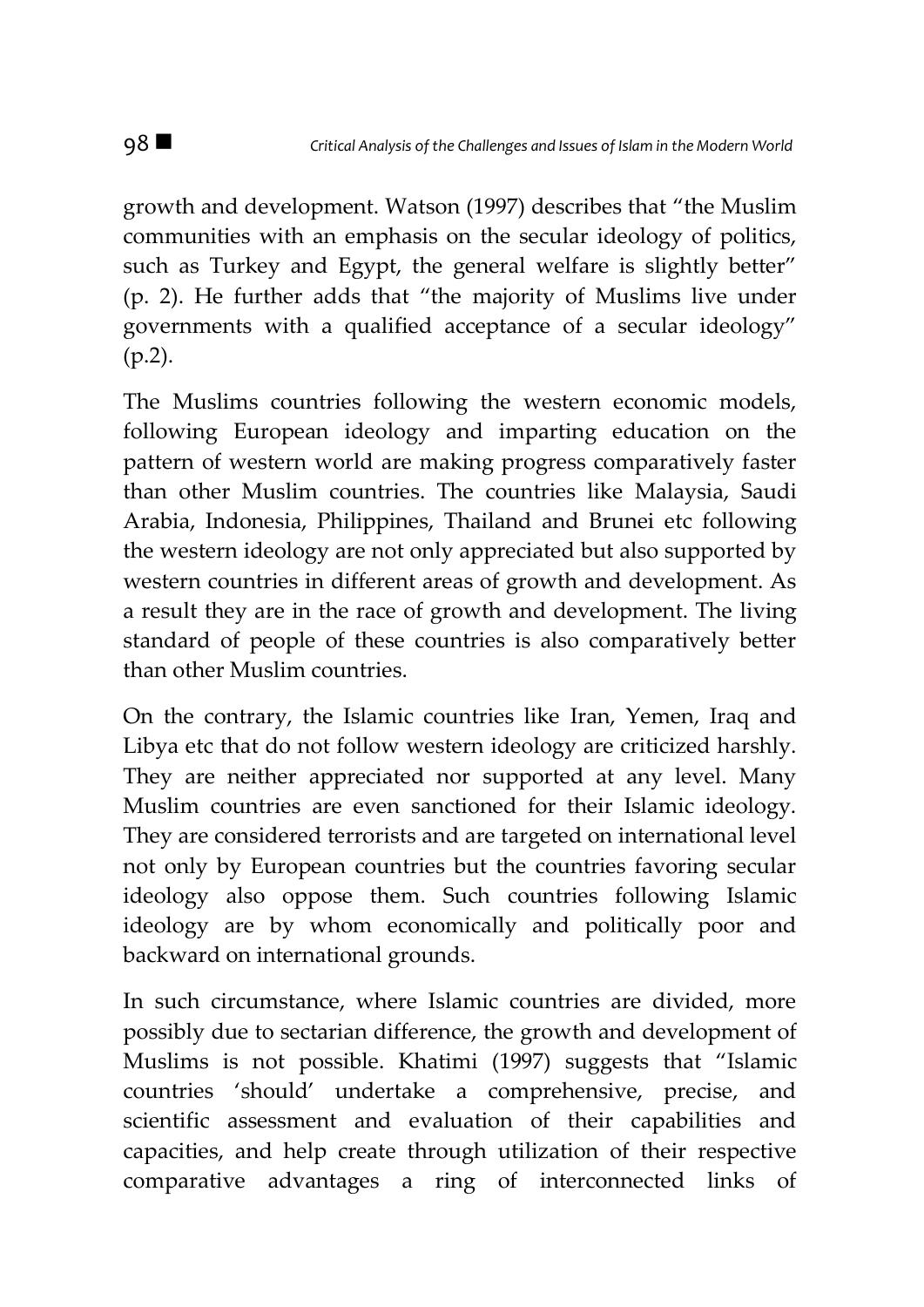complementary developmental undertakings across the Islamic world" (p. 4). It is usually said that united we stand separated we fall, so until and unless all the Muslim countries all over the world do not unite, the issues and challenges of Islam and Muslims will not be resolved.

#### **Islam as a Religion of Peace or Violence**

Is Islam a religion of peace or violent has ever been questioned throughout the history. Fuller (2010) describes that "is Islam inherently in conflict with democracy, with liberalism, with 'the West'? Or is Islam just a façade for the real issues that are at stake? This question has been asked and answered so many times in the past" (p. 336). He further asserts that the most answers of the intellectuals were in favour of Islam as a religion of peace. Yahya, H. (2002) argues that "in America, where there are some six million Muslims, Islam is said to be the nation's fastest growing religion, despite there being no systematic form of missionary work" (p.8). Islam did not have conflict with democracy, liberalization or West.

Ahmad (2007) describes that "Islam is portrayed today as a religion of violence. To call Islam a religion of violence is a contradiction in terms, for Islam means peace" (p. 19). Haddad (1997) adds that it is only "Islam's inherent flexibility, which has historically helped it to flourish and expand, has assured its survival in the very different social and cultural environment of the United States" (p.7). Similarly, many intellectuals and scholars quoting the verses of holy Quran and saying of prophet (PBUH) believe that Islam promotes peace, brotherhood and prosperity.

However the opponent also giving the reference of Quran, Hadith and history argue that Islam promotes violence. In this regard Azumbah (2010) describes that "the question however remains, as to whether Islam as a religion is intrinsically violent. There are lots of ambiguities in the Quran as well as Muslim tradition and history on the issue of violence" (p. 85). He further says that those who believe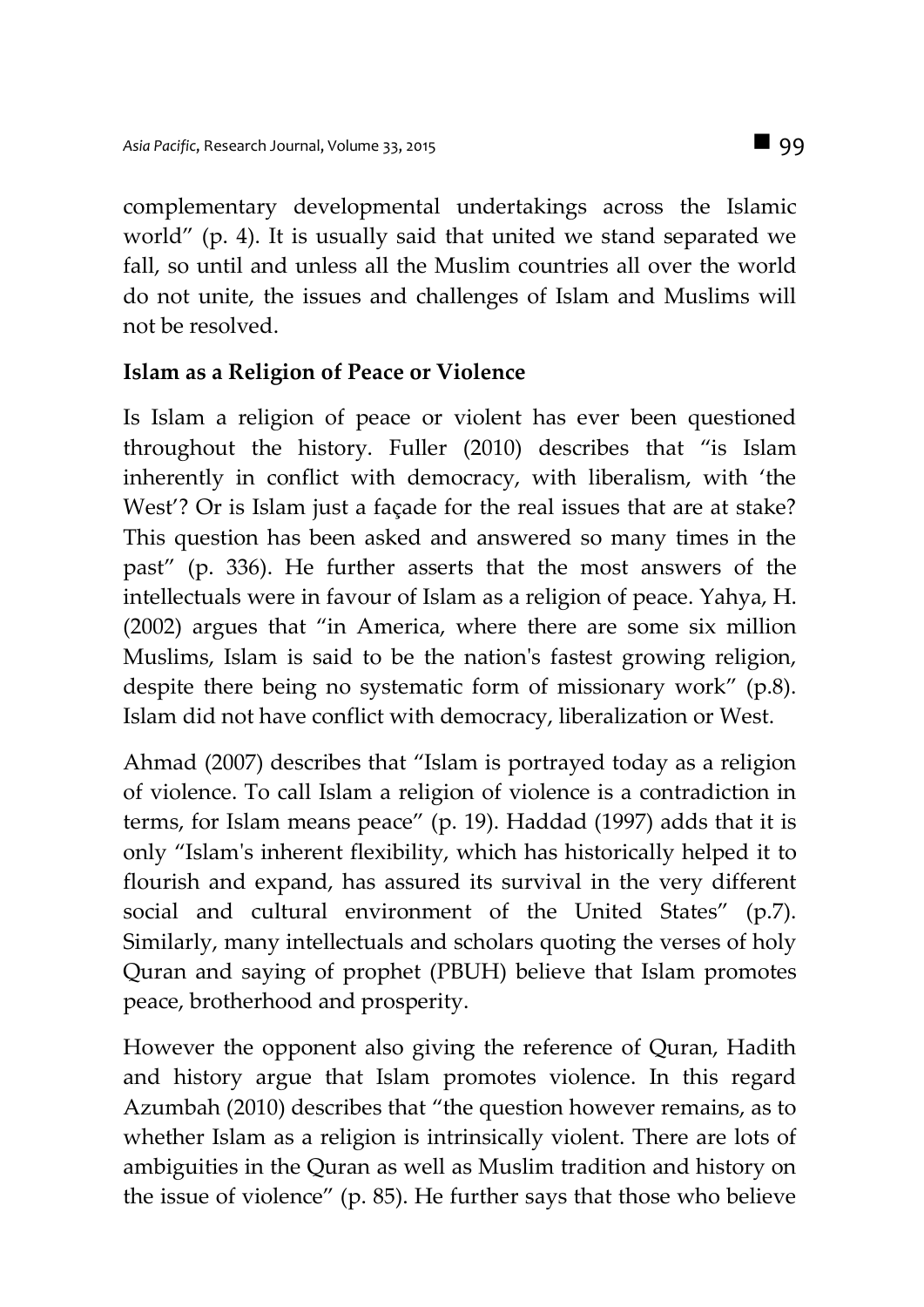that Islam promotes violence quote this verse of holy Quran "so when you meet those who disbelieve smite at their necks till you have killed and wounded many of them" (Al-Quran, Surah, Muhammad, verse, 4). Landscheidt and Wollny (2004) add that the majority of the people are unable to understand Islam properly due to its ambiguity. At one place "the Islamic law includes the cut of extremities as punishment for committing. On the other hand Islam means peace and submission to God" (p.1).

Additionally, Azumbah (2010) asserts that all Muslims are not peace loving. No doubt "there are Muslims who assert and genuinely believe that Islam is a religion of peace, while there are others whose discourse and activities proclaim the opposite" (p. 85). Islam is being targeted because of the adverse actions of such fundamentalists.

Contrary to this, Schantz (1993) describes that "Islam is a holistic religion, a complete way of life, which encompasses not only religion, but also business, politics, law, education, human relationships, and family" (p. 447). To sum up, Islam, being the universal religion of peace and complete code of life, covers all the areas of life. For the sustainable peace and justice, Islam commands to crush the cruelty and promote sympathy to all.

## **Islam and Terrorism**

Islam is a religion of peace. Yahya (2002) describes that "Islam forbids terrorism and aims to bring peace and security to the world" (p. 17). He further states that "terror 'is' murder of innocent people 'and' in Islam it is a great sin, and Muslims are responsible for preventing these acts and bringing peace and justice to the world" (p. 18). Naik (2008) adds that Islam has not any connection with terrorism. It is only a false propaganda and misinformation against Islam. Islam keeps peace and justice at top priority. The people who disturb peace and justice for their own material interests are strictly disliked and punished in Islam. Allah commands in Holy Quran that "and what is wrong with you that you fight not in the cause of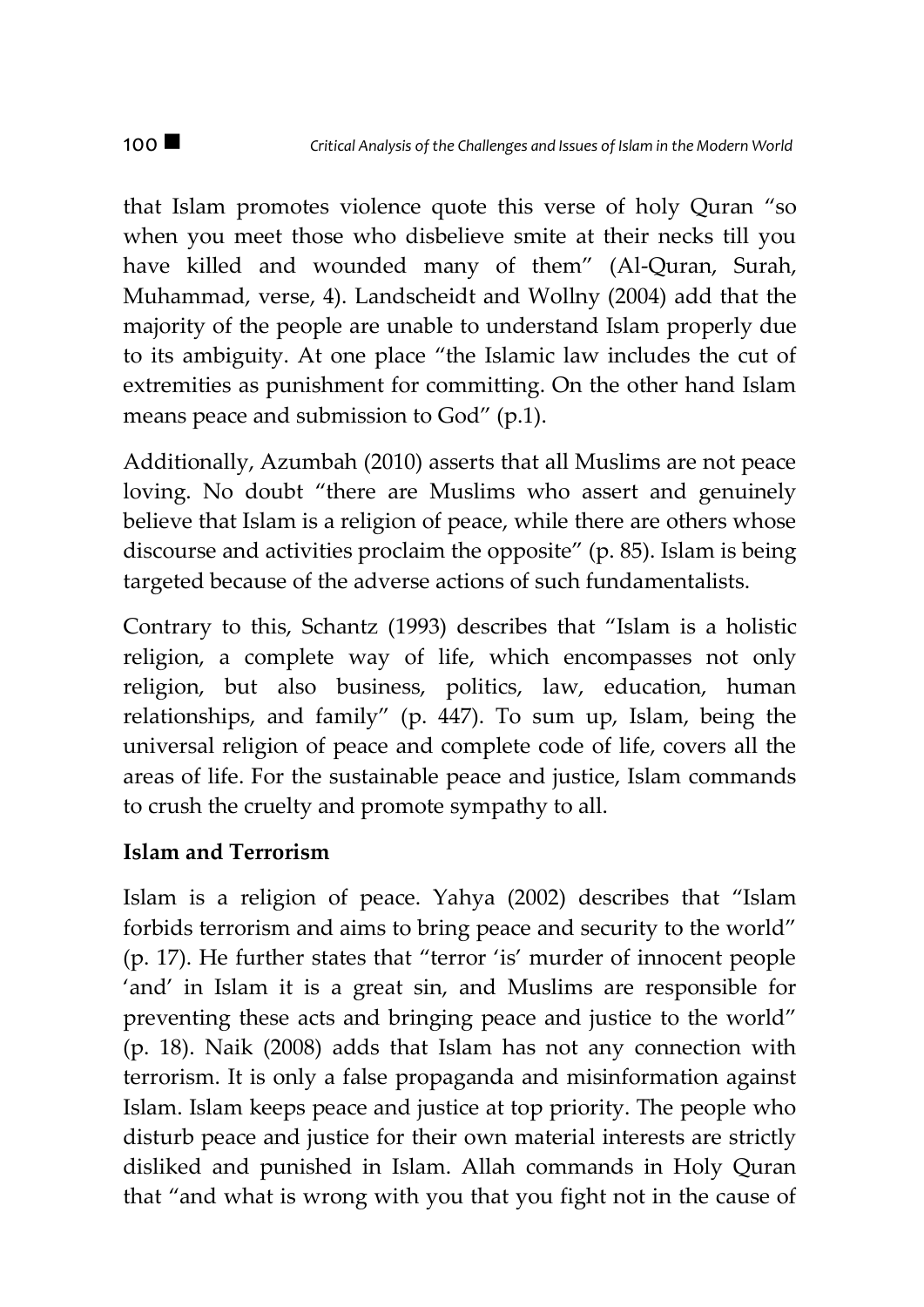Allah and for those weak, ill-treated and oppressed among men, women and children, whose cry is: "Our Lord! Rescue us from this town whose people are oppressors" (Al-Quran, Surah Nisa, verse, 75). Muslims always fight against injustice and cruelty for the sake of peace and prosperity. Describing nine eleven terrorist crime Yahya (2002) affirms that it "may have been the work of some misled individuals, it was certainly not the product of Islam. Islam is a religion that preaches peace, compassion, justice, and frowns upon suicide" (p. 9). There is misconception about Jihad in Western countries. Yahya (2002) further adds that "in the West, the term jihad has come to be known as something wholly negative" (p. 11). They connect jihad with terrorism. But fact is that jihad is nothing but a war against those who disturb peace and justice. Jihad is not against innocent. Islam does not allow any body to threaten the others irrespective of caste, creed or religion. Holy prophet (PBUH) says "A Muslim is the one who avoids harming others with his tongue or his hands" (Ibin-Ismail, 2000).

Islam strictly forbids Muslims to spread terror or hurt anybody. It is nothing more than an absurd myth repeated by historians that Islam is spread by sword (Leary, 1923: 8). Islam does not allow Muslims to change the religion of others through force. Allah says in Holy Quran that "let there be no compulsion in religion" (Al-Quran, Surah, Al-Bakarh, verse, 256). However, the misconception propagated by western media which connects Islam with terrorism is an issue that needs to be resolved for the progress of Muslims all over the world.

#### **Islam and Different Sects**

One of the greatest internal issues of Islam is sectarianism. Muslims are divided into sects and each sect has its own contradictory thinking. Sectarianism is an act against Islam. It is a process of supporting one's ideology on account of violating everything like law, justice and peace. Islam has strictly forbidden Sectarianism.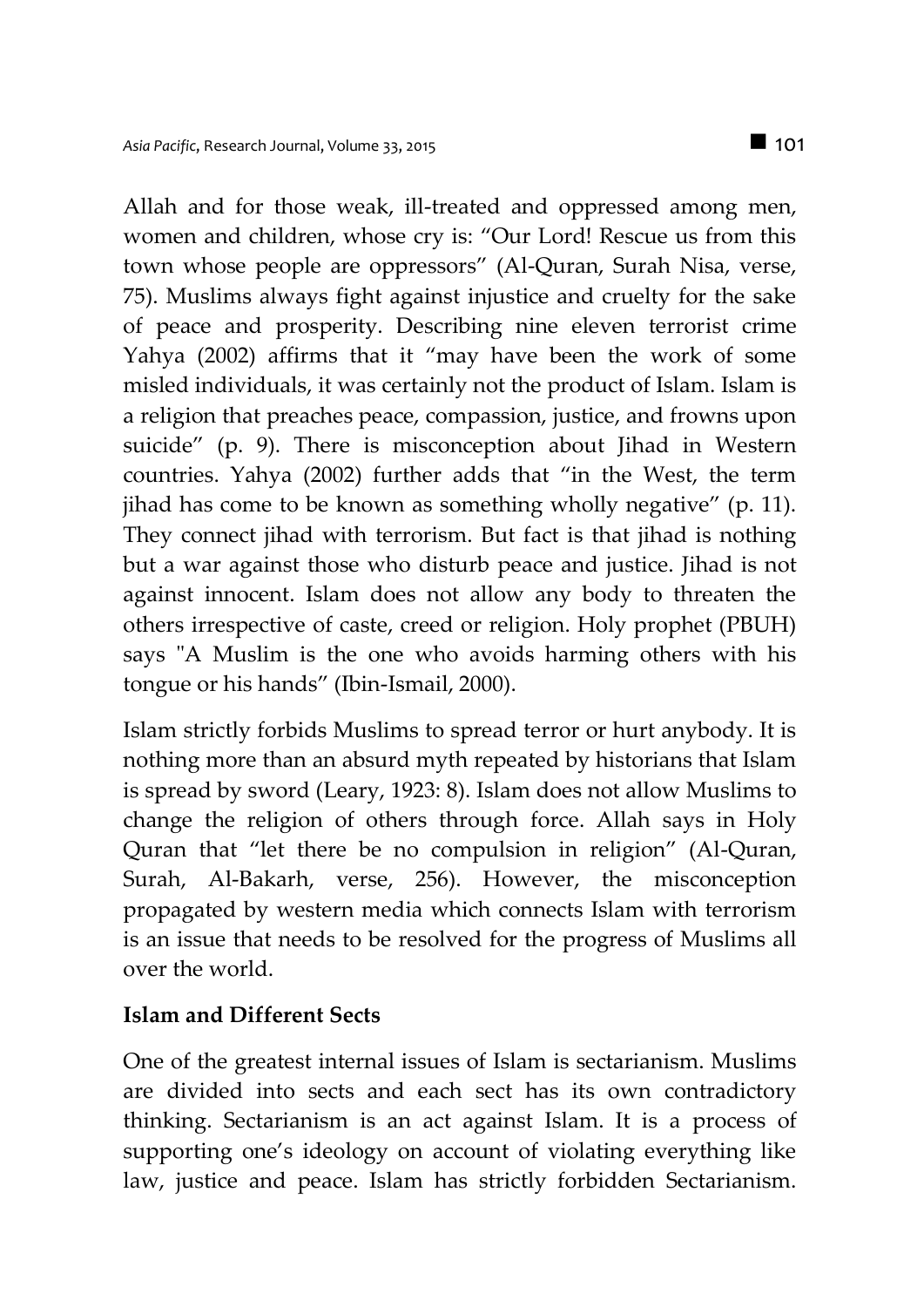When their Allah, the prophet and Quran are same, then how could they be opponent to each other. In some cases they behave like enemies. Irrespective of the fact that Allah and His Prophet (PBUH) have commanded Muslims to be united, yet the division of Muslims into sects is beyond understanding. Allah say in Quran, "and hold fast, all together, by the Rope which Allah (stretches out for you), and be not divided among yourselves" (Al-Quran, Sura Al-e-Imran, verse, 103). In Sura Hugurat of Quran, Allah says that "the believers are but a single brotherhood: so make peace and reconciliation between your two (contending) brothers; and fear Allah, that you may receive mercy" (Al-Quran, Surah Hugurat, verse 10). Similarly the Prophet (PBUH) says in a Hadith "the Muslims are like a body; if one limb aches, the whole body aches" (Ibin-Ismail, 2000). At other place the messenger of Allah says that "the Muslims are like the teeth of a comb" " (Ibin-Ismail, 2000).

The history shows that philosopher may have different views regarding social or economical issues. Even teachers and students in past had opponent views on different issues and they hold different schools of thought but they did not hate each other. They were respecting each other irrespective of having opposite arguments on the theory. There was intellectual difference between Plato and Aristotle, Bergson and Hegel and so on but they did not say anything personal against each other. Furthermore idealism, realism, functionalism, rationalism, progressivism and Marxism also differed from each other but there was no dispute among the followers of these philosophies.

Then why do Muslims, following same religion, having one God, prophet and book not only hate each other but also indulge and promote violence against each other. By doing so, they not only defame Islam but also destroy their social, economical and moral values. Rather than to make growth and development they move in reverse direction. Now a day, a Muslim does not tell "I am Muslim" but he tells directly his sect. if anybody tells that he is Muslim, none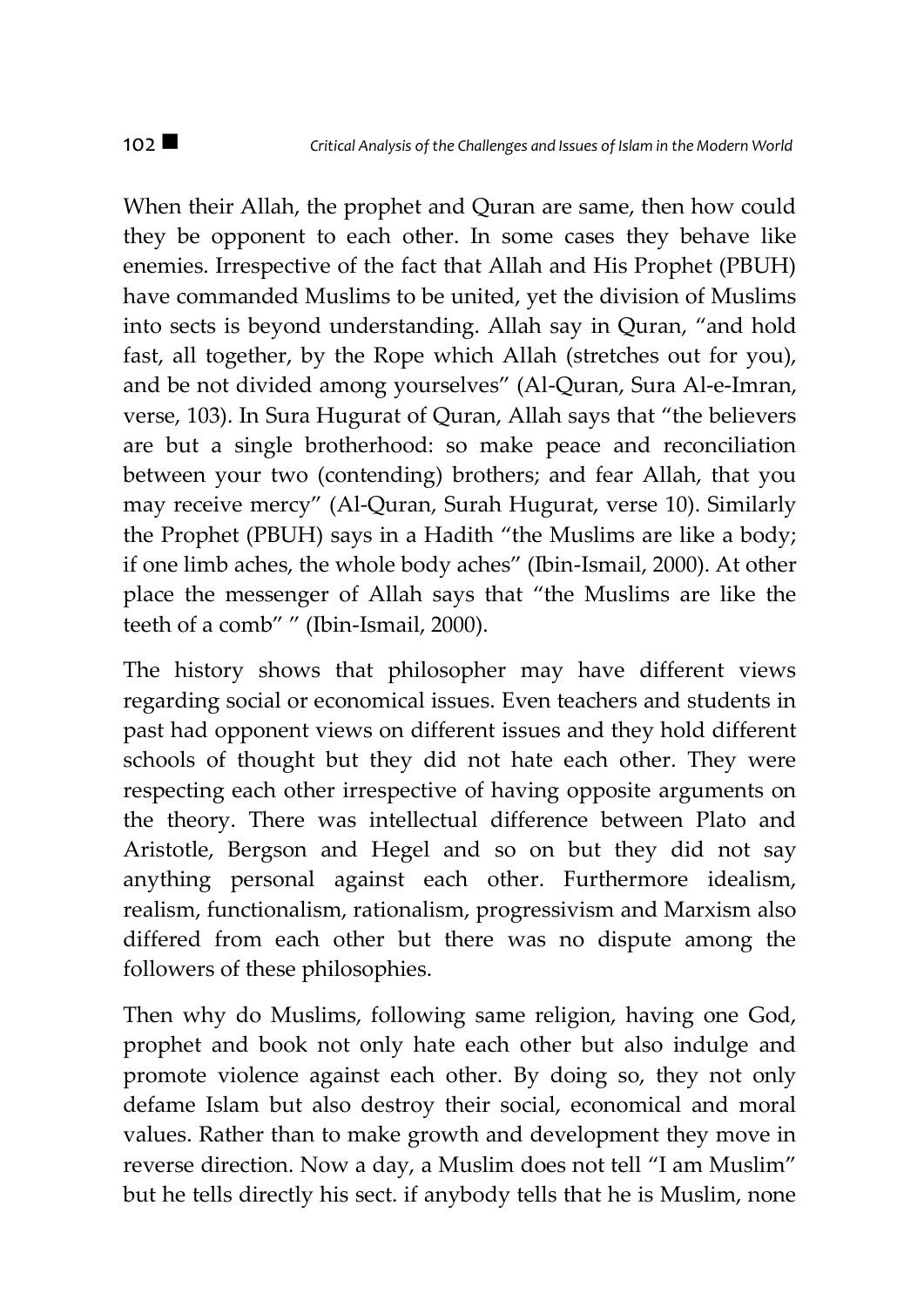believes until he tells about his sect. In this way, once a very strong nation in past – Muslim nation has been divided and became very weak and miserable.

## **Islam, Science and Technology**

It is doubtless that Islam is a complete code of life and Quran is a complete revealed book, covering all the aspects of life. The solution of all the issues and challenges of mankind is available in Quran. Quran is equally beneficial for all people of all the ages (periods) living in any area of the world. But now the question raises, how many people understand Islam and Quran. Allah says in Quran that "and the messenger (Muhammad) will say: O my Lord! Verily, my people deserted this Quran (neither listened to it nor acted on its laws and teachings)." Al-Quran, Surah Furqan, verse 30).

Quran is in Arabic language and majority of Muslims are non-Arabs. Furthermore, non-Arab majority have been misguided that reading of Quran is obligatory whether they understand or not. In this regards Desai (2001) describes that "many people read Quran without translation and know 'nothing' of what Allah is saying to them. They insist that there is a special effect of the words and that the recitation of Quran and its virtue is unmatchable" (para. 2). Reading Quran without understanding is common in most of countries of the world. As a result majority of Muslims read or memorize Quran like a parrot but having not understood, the real benefits of Quran are not availed.

Now a day, Quran is only the authentic source of Islam and when majority do not understand Quran, how can it be possible that they may understand Islam. In that case, Muslims always follow few learned people who for the sake of their own material benefits make the misuse of their knowledge. As a result, rather than to unite Muslims at one platform, those learned people try to influence and dominate different groups according to their own understanding and benefits. They often propagate against other groups of Islam by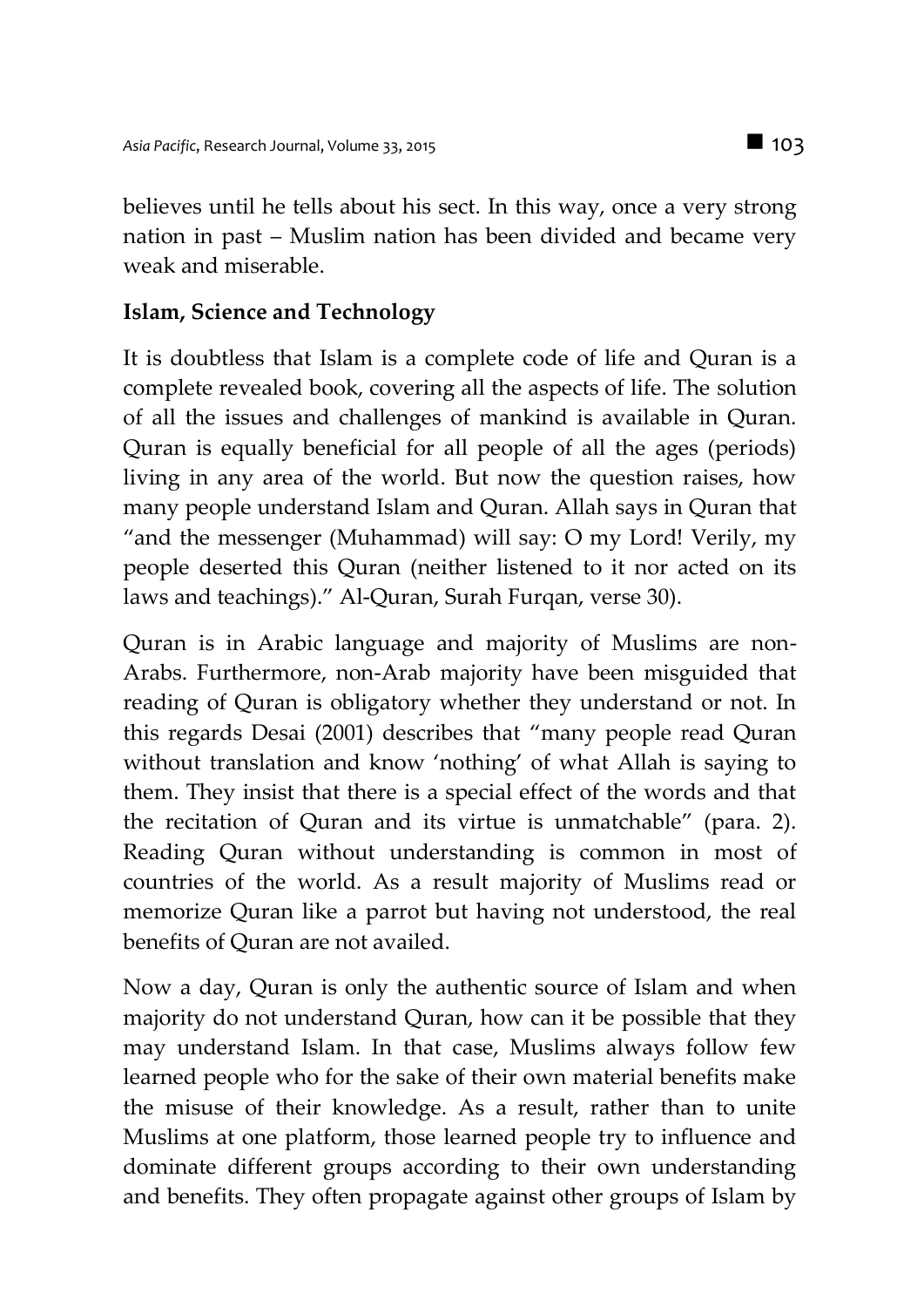saying that they are right while all the other groups are wrong. They often dispute and fight on minor human problems making the dogmas of Islam contradictory. The differences, created by those few learned people, based on the ignorance of majority of Muslims, due to reading Quran without understanding, have caused the Muslims divided into different sects. These differences are made so rigid and inflexible that Muslims of different sects rather than to face external issues and challenges fight with each other.

On one side, Majority of Muslims does not understand Islam and Quran properly. On the other side progress of science and technology has attracted the Muslims for their better future and living standard. The people equipped with science and technologies lead a life comparatively better than others. In such circumstance, parents rather than to send their children to a religious institution prefer to send their children to an organization imparting secular education.

To sum up, Muslims have closed their doors leading to Islam and Quran. Rather than to read Quran with understanding and making their routine decisions in the light of Islam and Quran by themselves, they depend upon few religious clerks and practitioners (scholars) that make the misuse of Muslims for their own material benefits. The progress of science and technology has also attracted many Muslims for better future and living standard.

## **Conclusion**

Muslims, once being very strong and united, are becoming weak and neglected due to their internal conflicts and external pressures. The division of Muslims into sects has provided an opportunity to enemies of Islam to defame the noble religion through media trial and false propaganda. Islam is being criticized all over the world due to indefensible misdeed of Muslims who do not follow the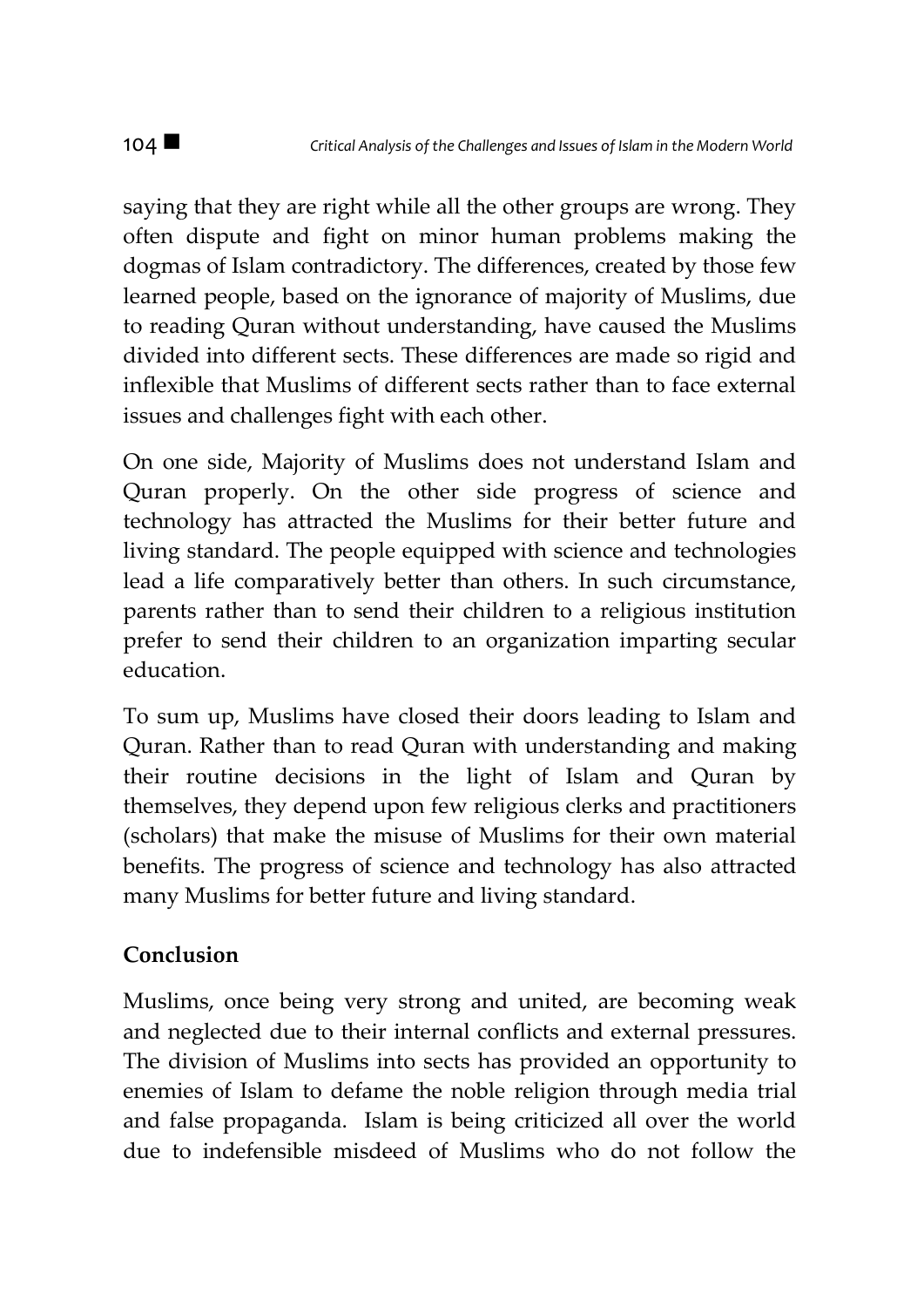commands of God and teaching of His prophet (PBUH) regarding universal unity and brotherhood.

Majority of Muslims neither understand Islam nor Quran. They often recite Quran without understanding. The reciting of Quran without understanding is not beneficial for Muslims regarding understanding of Islam. In such circumstance, majority of Muslims are at the mercy of few religious clerks who disobeying Allah and His prophet divide Muslims into sects. Until and unless Muslims do not recite Quran with understanding, gain complete knowledge about Islam and follow what is commanded in Quran, facing of challenges and solution of issues of Islam is not possible.

#### **References**

- Ahmad, M. T. (2007). *Islam's Response to Contemporary Issues*. Tilford, Surrey: Islam International Publications Ltd.
- Al-Quran. (2000). *Surah Hugurat, verse 10, Surah Nisa, verse 75, Surah Muhammad, verse 4, Surah Al-e-Imran, verse 103, Surah Furqan, verse 30 and Surah Al-Bakarh, vers, 256*. Karachi: Taj Company
- Azumbah, J. (2010). Christian Responses to Islam: A Struggle for the Soul of Christianity. *Church and Society in Asia Today, 13*(2), pp. 83-94.
- Desai, M. E. (2001). *Is Reciting Qur'an Without Understanding Useless?* Retrieved from http://www.albalagh.net/qa/reciting\_Quran.shtml
- Fuller, G. (2010). *A World without Islam*. London: Little, Brown and Company.
- Haddad, Y. Y. (1997). A Century of Islam in America*. Hamdard Islamicus, 21*(4), pp, 1-12
- Ibin-Ismail, A. M. (2000). *Sahi Bukhari*. Lahore: Maktab-e-Dar-ul-Islam
- Khatami, H. E. S. M. (1997). *The Islamic World and Modern Challenges*. Retrieved from [http://www.al-islam.org/islam-dialogue-and-civil](http://www.al-islam.org/islam-dialogue-and-civil-society-khatami/islamic-world-and-modern-challenges)[society-khatami/islamic-world-and-modern-challenges](http://www.al-islam.org/islam-dialogue-and-civil-society-khatami/islamic-world-and-modern-challenges)